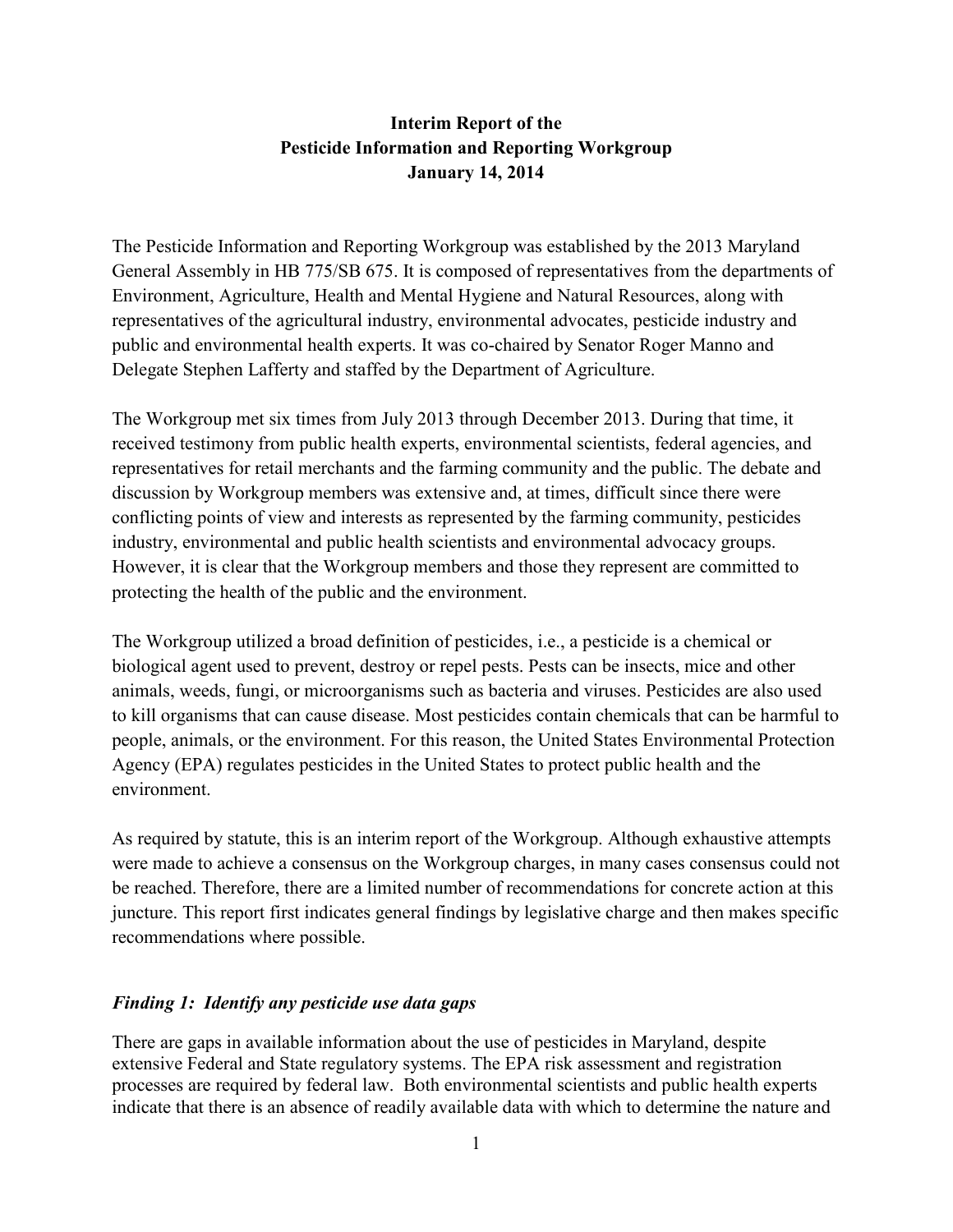extent of pesticides usage and human and environmental exposures and to better target limited funding resources.

While many pesticides currently play a valuable role in agriculture and controlling pests that can affect human health, more complete information about where and when pesticides are used and the extent of pesticides usage is needed. These types of data are needed to better understand environmental and human exposure and health outcomes related to pesticides usage. A pesticide reporting data base, by itself, would not fill all of the data gaps, but would answer some questions. Clearly, pesticides usage is distinctive and different from exposures to pesticides. The specific gaps identified include:

- Current usage of specific pesticides by relevant geographic areas (watershed, zip code, county) and by time of application;
- The distribution and impact of pesticides in the Maryland environment
- The contribution of applied pesticides to human exposure in Maryland; and
- The man health impacts of pesticide exposure

### Finding 2: Determine the need for a data reporting program

Whether a data reporting program, alone, would address the data needs described above could not be agreed upon. State law requires all certified and licensed applicators to maintain detailed information on their use and application of pesticides in Maryland. However, there is no routine reporting of this information to the public or to public agencies. According to representatives of the farming and applicators, the vast majority of this information is maintained manually by farmers and applicators. They also stated that few either maintain, or have the capability to maintain, the data electronically and creating such a system would be financially burdensome. While software programs exist to enable applicators and farmers to gather application information electronically, there was no consensus on whether electronic reporting could be readily implemented. The availability of appropriate software and the issues of software interfaces were issues that were not resolved. The fact that usage does not equate to exposure was also an issue that was acknowledged throughout the deliberations.

There was agreement that data would be valuable for identifying use trends and would assist in targeting specific monitoring efforts by researchers and agencies charged with protecting the environment and public health.

There is uncertainty about the precise projected cost to implement a mandatory reporting system. According to the Department of Legislative Services, the estimated cost to implement a reporting system as described in the original bill is \$1.3 million. A separate estimate that was presented to the Workgroup from individuals who have developed data storage systems indicated that it could cost MDA between \$250,000 and \$350,000 to establish a database reporting system and a similar amount for annual operating costs for the system. Other states report a higher cost for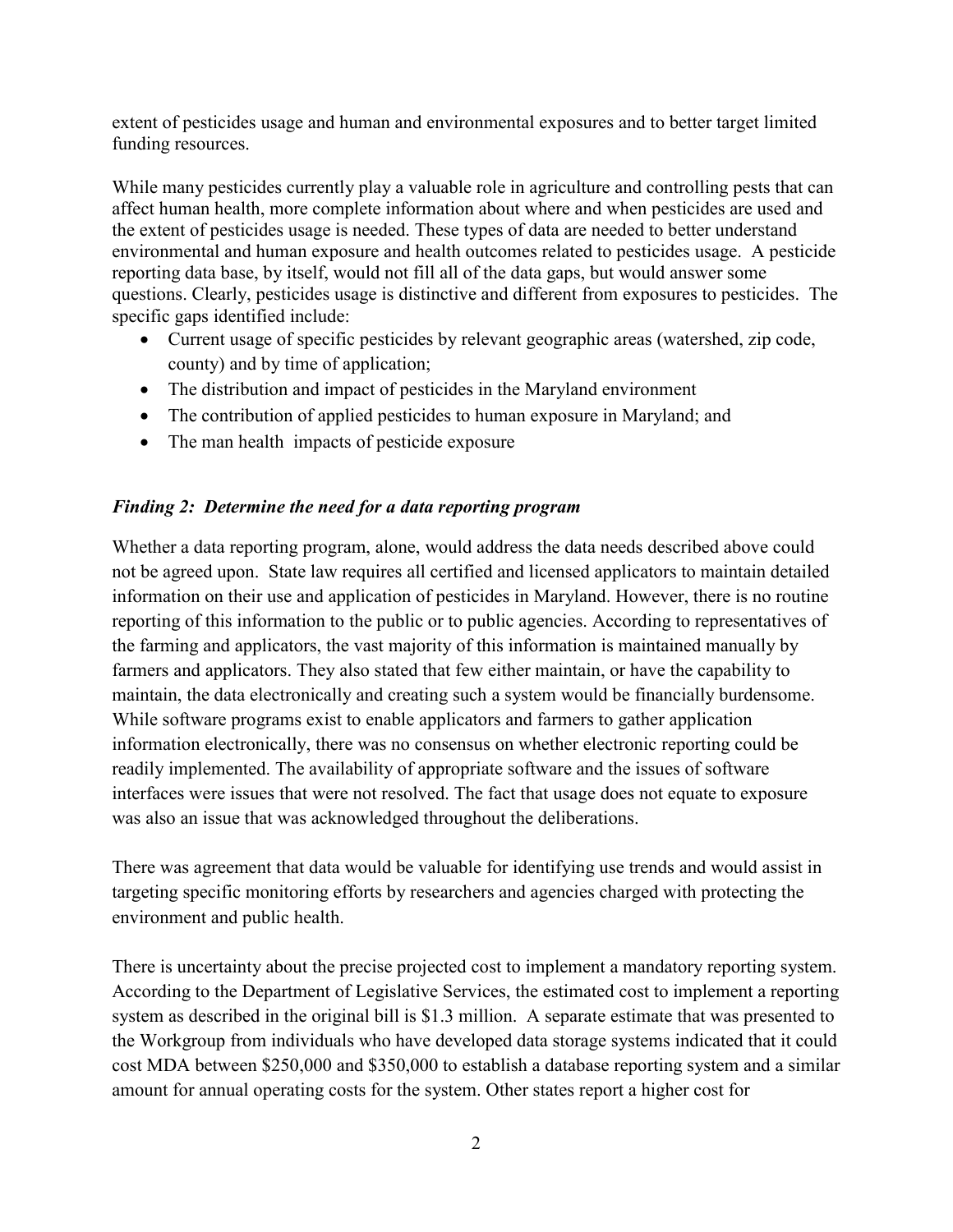implementation. After more detailed analysis, it was not possible for the Workgroup to reach a consensus on the estimated cost for implementation by MDA. No information was presented regarding the cost to applicators or farmers to implement such a system.

## Finding 3: Determine the appropriate format to make data available for research

The U.S. Department of Agriculture's National Agricultural Statistics Service (NASS) has conducted Maryland's agricultural pesticide use survey under contract with the Maryland Department of Agriculture. The last survey was for statewide usage in 2011. It is a voluntary survey of usage by farmers, private and commercial applicators and public agencies. The 2011 survey attempted to survey all certified applicators but captures only approximately 1500 of an estimated 12,000 non-certified farmers. Responses were received from 62% of the public agencies, 57% of the surveyed farmers, 41% of the licensed commercial applicators and 52% of the certified private applicators.

The NASS survey data were neither disaggregated by geography nor other temporal or spatial method to determine how much, or which, pesticides have been used in a particular area of the state. There was also debate, and disagreement about the scientific reliability of the survey methodology. The relevant data needed to understand and answer some of the important questions identified above would include:

- The amount of pesticide applied by type and relevant geography (watershed, zip code, census tract, or specific location that could be appropriately identified); and
- Information related to the time(s) when the pesticide is applied.

Since there was no consensus on creating a mandatory data reporting system as envisioned under HB 775/SB 675, or on the specific questions that would be addressed by such a system, the appropriate format for such data was not discussed.

# Finding 4: Review scientific research and data regarding the use of pesticides and the potential for harm from pesticides

The Workgroup heard testimony from public health experts and environmental scientists regarding the known and potential for harm from pesticide exposure. The group also heard about existing databases, such as that in California, and the value provided to researchers. Similarly, information was presented from federal agencies that have engaged in research regarding pesticide exposure. While there is clear evidence from national bio-monitoring and environmental surveys that people and ecosystems are exposed to a variety of pesticides, it is not possible to say whether and how those exposures relate to specific pesticide application. There was agreement that, while a database on pesticide application would provide information about use, it would not, by itself, answer specific questions about exposure or health.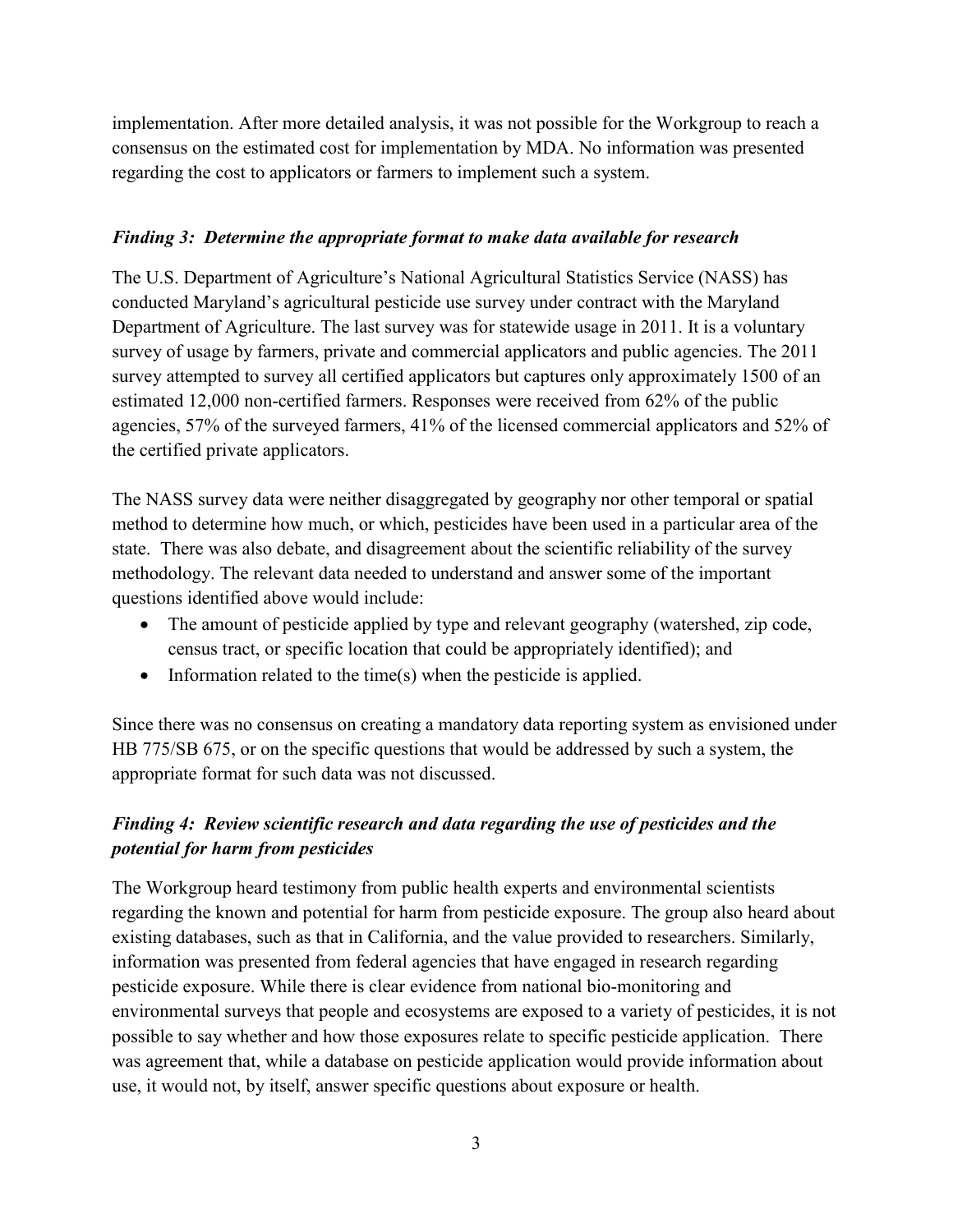# Finding 5: Determine and make recommendations regarding how to protect the privacy of a person reporting data

Representatives of the farming community were particularly concerned about the issue of privacy. While it was not the consensus of the Workgroup, some members suggested that any data reported from a particular geographic area could be used to target farmers for litigation. Information regarding the operations of the California data system did not support this premise.

Under current Maryland law, there are no specific protections other than those provided by the Maryland Public Information Act for the privacy of those who provide information on pesticide application and usage. The Pesticide Applicator's Law is silent as to privacy of application data. The MDA Secretary does not have specific authority to protect the confidentiality of the data nor of those who are required to maintain it.

The NASS survey provides a well-established way to collect data about pesticide usage. The NASS survey provides a mechanism to collect and report pesticide usage data in a confidential manner that protects the identity of the individual reporter. If utilized, the data are provided in an aggregated format based on information provided by individuals to NASS. Federal law prohibits the specific identities of those reporting to be revealed under penalty of federal criminal law.

# Finding 6: Determine and make recommendations regarding the best method for assembling and maintaining data

Data are currently maintained by farmers, applicators and public agencies, as required by law. The MDA Secretary has the authority to require these individuals and entities to provide the data to the Department but, to date, this authority has been exercised only for compliance and enforcement purposes and not for research or other purposes. The Workgroup was not advised that the Secretary had ever been requested to provide such data.

There was no consensus regarding the value of assembling and maintaining pesticide usage data. It was agreed that a NASS survey could provide some useful data. However, the survey is not currently designed to answer Maryland-specific public health and environmental questions.

# Finding 7: Determine the need for and make recommendations regarding regulations and guidelines needed for a consistent, unified database

Since there is no consensus that a database is needed, the Workgroup did not determine that there is any need for either regulations or guidelines to support a database.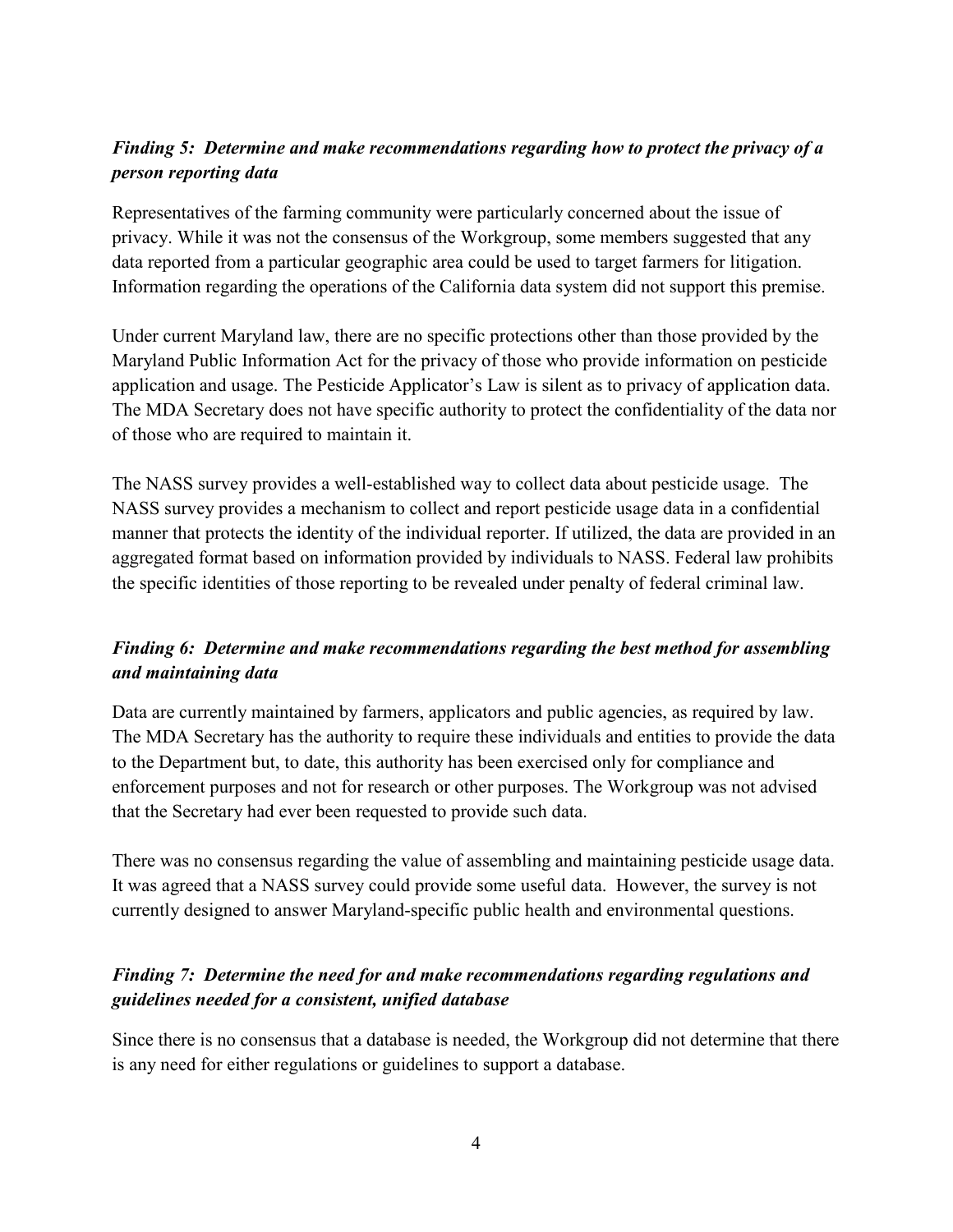# Finding 8: Determine whether legislation is necessary to facilitate access to pesticide information and data

While there was no agreement that a database should be established, the Secretary has the authority to establish one without legislation. To date, the Secretary has not expressed a willingness to create such a database, so legislation appears to be needed to create one. Additionally, the Workgroup held extensive discussions about the use of the NASS survey as a means for obtaining a greater amount of information. Should an expanded NASS survey be needed to address the interests of the Workgroup, additional funds will likely be needed. If this requires a fee increase, legislation would be required.

## Finding 9: Determine whether it is feasible to gather data from retailers and homeowners

The extent of pesticide usage by homeowners, farmers who are not certified applicators, and others who purchase from retailers is unknown; it is complicated and expensive to establish a means for identifying the extent of their usage, mirroring difficulties found in other states. While this issue was discussed, it was determined that there is no effective or cost-prohibitive means for gathering information on usage by homeowners or others who may utilize pesticides in their businesses or on their property.

## Finding 10: Conduct a cost-benefit analysis of implementing and maintaining a data reporting program and any recommendations that will have an economic impact on the State.

The Workgroup did generally perform a cost-benefit analysis as part of the interim report, although a detailed and specific analysis was not undertaken. As indicated in the Findings above, and specifically Finding 2, there was a debate about potential costs of implementing such a database and the cost to the state and/or manufacturers who could be assessed a greater fee for registration. The Workgroup determined that a detailed and specific cost-benefit analysis would not be feasible without a more detailed description of the type and extent of the data to be assembled and maintained.

### Therefore, the Work Group recommends:

- 1. The MDA should contract with NASS to develop and implement a statewide survey for the years 2014 and 2015. It is understood that reports on usage will probably be released in 2016 and 2017, respectively.
- 2. In order to develop a more useful NASS survey instrument MDA shall address the content and adequacy of the NASS survey by convening an advisory group which shall work with and advise in the development of the NASS survey. This advisory group shall :